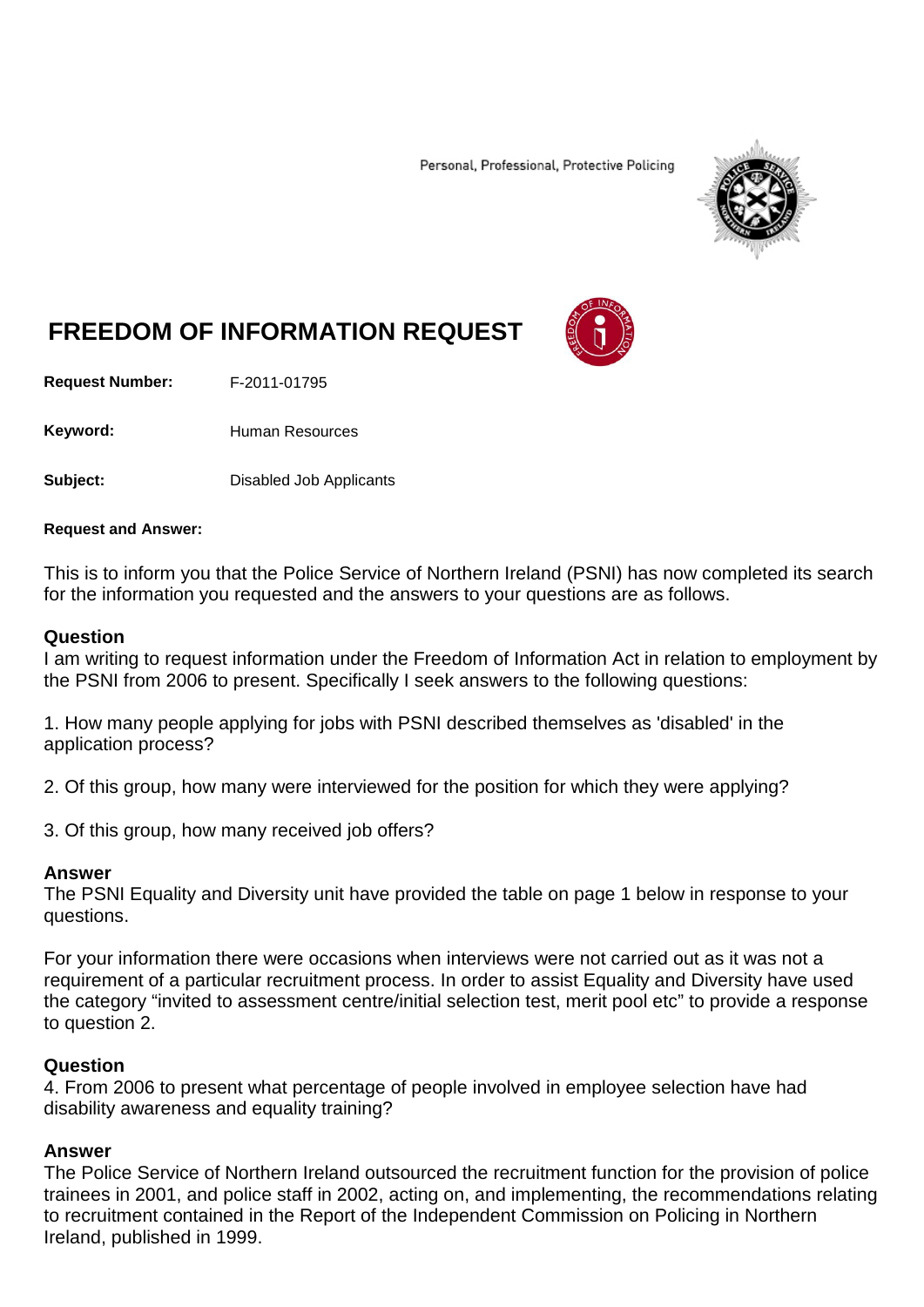These recommendations were primarily to address historic compositional imbalance within the Royal Ulster Constabulary, and therefore to create a police service which is more representative of, and more acceptable to, the community as a whole in Northern Ireland. Specific recommendations governing appointment were later enshrined in the temporary provisions of The Police (Northern Ireland) Act 2000, and became commonly known as '50/ 50'.

The Police Recruitment contract has been managed by Deloitte, over two terms, on behalf of the PSNI. The assessment of candidates is undertaken by Lay Assessors, and overseen by Independent Community Observers appointed by the Northern Ireland Policing Board.

All Deloitte Assessors and Lay Assessors have been given Disability Awareness and Equality training as part of the assessor training in advance of each recruitment campaign for the period 2006 – to date in the query.

The Police staff contract has been managed by Grafton ESP, again over two contract terms, on behalf of the PSNI.

All Grafton staff involved in employee selection have been given disability awareness and equality training, and all staff hold professional qualifications such as Chartered Institute Personnel Development whereby disability awareness and equality awareness are aspects of this study.

If you have any queries regarding your request or the decision please do not hesitate to contact me on 028 9070 0164. When contacting the Freedom of Information Team, please quote the reference number listed at the beginning of this letter.

If you are dissatisfied in any way with the handling of your request, you have the right to request a review. You should do this as soon as possible, or in any case within two months of the date of issue of this letter. In the event that you require a review to be undertaken, you can do so by writing to the Head of Freedom of Information, PSNI Headquarters, 65 Knock Road, Belfast, BT5 6LE or by emailing [foi@psni.pnn.police.uk.](mailto:foi@psni.pnn.police.uk)

If following an internal review, carried out by an independent decision maker, you were to remain dissatisfied in any way with the handling of the request you may make a complaint, under Section 50 of the Freedom of Information Act, to the Information Commissioner's Office and ask that they investigate whether the PSNI has complied with the terms of the Freedom of Information Act. You can write to the Information Commissioner at Information Commissioner's Office, Wycliffe House, Water Lane, Wilmslow, Cheshire, SK9 5AF. In most circumstances the Information Commissioner will not investigate a complaint unless an internal review procedure has been carried out, however the Commissioner has the option to investigate the matter at his discretion.

Please be advised that PSNI replies under Freedom of Information may be released into the public domain via our website @ [www.psni.police.uk](http://www.psni.police.uk/)

Personal details in respect of your request have, where applicable, been removed to protect confidentiality.